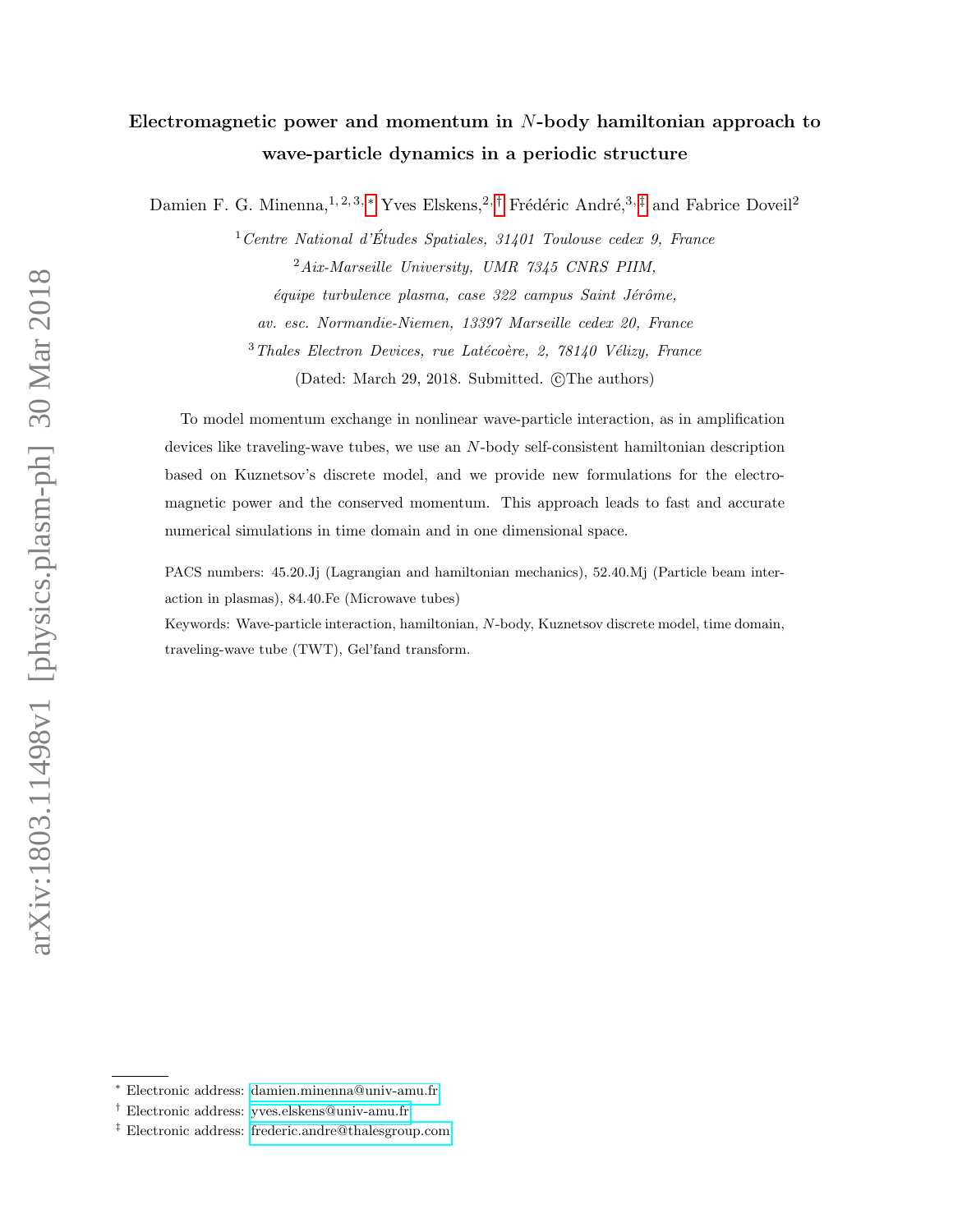The electromagnetic power and its density are major characteristics of amplifying devices and there is an increasing need to monitor them accurately in nonlinear regimes. While this power is generally computed using harmonic models, we undertake to compute it in position and time. To model the wave-particle interaction, we choose the particle description (a.k.a. discrete particle or  $N$ -body description), combined with a self-consistent hamiltonian  $[1-3]$  $[1-3]$ , because nonlinear regimes are well addressed by considering the evolution of  $N$  nearly resonant charged particles interacting with the waves. Indeed, to predict turbulences and instabilities (due in particular to the chaotic dynamics of electrons) of the wave-particle system, the N-body description is the most intuitive approach. But it is also the most complex one in electrodynamics since the number of degrees of freedom for fields and particles involved is absolutely enormous. We propose a solution to this problem.

The interaction between an electron beam and electromagnetic waves is one of the most fundamental processes in the physics of hot and cold, natural, industrial and laboratory plasmas. This process is also at the heart of state-of-the-art wave amplifiers like vacuum electronic tubes (traveling-wave tubes (TWTs), klystrons, etc.), free electron lasers or particle accelerators. The key mechanism in this interaction is the exchange of momentum, as e.g. in the Landau effect  $[4, 5]$  $[4, 5]$ , when the phase velocity of the wave is close to the particles speed  $[6, 7]$  $[6, 7]$ . Nowadays, the large power and broad band spectrum used in those electronic devices lead to critical instabilities and are difficult to simulate. For example, spurious frequencies are generated very far from the drive frequency in the nonlinear regime because of drive-induced oscillations.

To follow particle motions and wave propagation in this interaction, we need better tools to study saturated nonlinear regimes, where electron motion perturbations become significant. Currently, two options are available to model such system, each with typical drawbacks. The first option is kinetic models in time domain such as particle-in-cell (PIC) algorithms based on Vlasov equations (like e.g. CST-PARTICLE and MAFIA)  $[8, 9]$  $[8, 9]$ . But the resulting codes are extremely slow due to their large number of degrees of freedom. Therefore, they are not suitable for design activities and lead industry to rely on the second option : specialized algorithms in frequency domain. Those specialized models (like e.g. MVTRAD, BWIS and CHRISTINE)  $[10-12]$  $[10-12]$  are industrial standards because they are fast and rigorous in their definition domains, but they are generally not suited for nonlinear regimes (instability saturations) and have difficulties at predicting oscillation phenomena due to their nature. Besides, they are not always fully consistent with Maxwell equations [\[13\]](#page-11-8).

We propose a third option, using a many-body description to design a specialized model in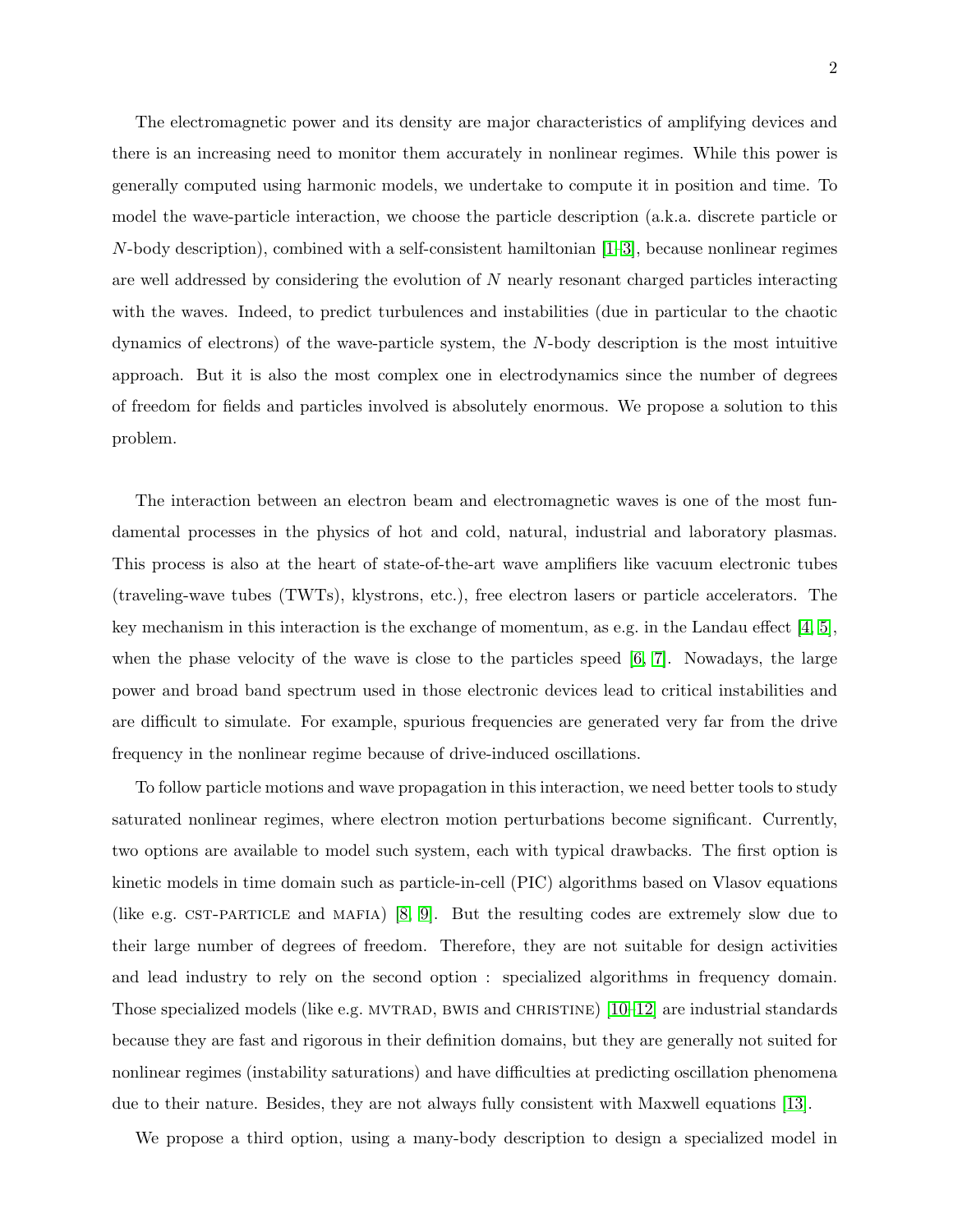time domain. By definition, this approach may involve a priori far more degrees of freedom than grid-based or spectral discretisations of the kinetic one. But a field decomposition provided by the Kuznetsov discrete model [\[14\]](#page-11-9) allows us to drastically reduce the number of simulation parameters, for fields and particles as well.

The main purpose of this letter is to investigate the electromagnetic power distribution (see eq. [\(24\)](#page-7-0) below) in the Kuznetsov discretization. Indeed, an important feature of traveling-wave tubes (TWTs) is the interaction efficiency (ratio between output power of the wave and electric power used by the device). Combining this model with the hamiltonian formalism [\[15\]](#page-11-10) leads to a better respect of conservation properties in the model, including Poincaré-Cartan invariants [\[16\]](#page-11-11), thanks to adapted symplectic algorithms [\[17,](#page-11-12) [18\]](#page-11-13), allowing one to increase the numerical time step without incurring too much error on results. With the hamiltonian formalism, we compute the momentum balance (see eq. [\(14\)](#page-5-0) below) in the wave-electrons interaction for a periodic structure, and design a numerical integrator. Finally, simulations for a typical TWT will be run in one space dimension (1D), to be compared with a frequency algorithm to assess the accuracy of our time-domain approach.

This letter rests on ref. [\[15\]](#page-11-10), which presents the construction of an electromagnetic hamiltonian, starting with the Kuznetsov discrete model [\[14,](#page-11-9) [19,](#page-11-14) [20\]](#page-11-15). Given the waveguide structure with period d along the z-axis, with period (cell) index  $n$ , this model provides an exact discretized decomposition of the radiofrequency (RF), divergence-free electromagnetic fields in the cell-based representation,

<span id="page-2-1"></span>
$$
\mathbf{E}(\mathbf{r},t) = \sum_{s,n} \mathsf{V}_n^s(t) \, \mathbf{E}_{-n}^s(\mathbf{r}) \,, \tag{1}
$$

<span id="page-2-0"></span>
$$
\mathbf{H}(\mathbf{r},t) = \mathbf{i} \sum_{s,n} \mathbf{l}_n^s(t) \, \mathbf{H}_{-n}^s(\mathbf{r}),\tag{2}
$$

where basis fields  $\mathbf{E}_n^s$ ,  $\mathbf{H}_n^s$  are obtained (see [\[15\]](#page-11-10)) from Gel'fand transforms [\[21\]](#page-11-16), and where  $s \in$ N is the label for modes of propagation. Those basis fields depend only on the geometry of the waveguide. They do not obey orthogonality conditions in a simple cell ; they decay (with oscillations) as  $|n - z/d| \to \infty$ , but do not plainly vanish for  $|n - z/d| > 1/2$ . The i factor in [\(2\)](#page-2-0) is a convenient choice, for which  $\mathsf{V}_n^s$ , and  $\mathsf{I}_n^s$  are real-valued. In presence of electric sources, time-dependent coefficients  $\mathsf{V}_n^s$  and  $\mathsf{I}_n^s$  do not coincide, otherwise the system will violate Maxwell equations. Note that it is possible to use a linearised version of the discrete model [\[22,](#page-11-17) [23\]](#page-11-18).

An advantage of this decomposition is that, for each mode of propagation, there are  $2n_{\text{max}}$ different time variables (viz.  $n_{\text{max}}$  degrees of freedom) for fields in a waveguide of  $n_{\text{max}}$  periods. In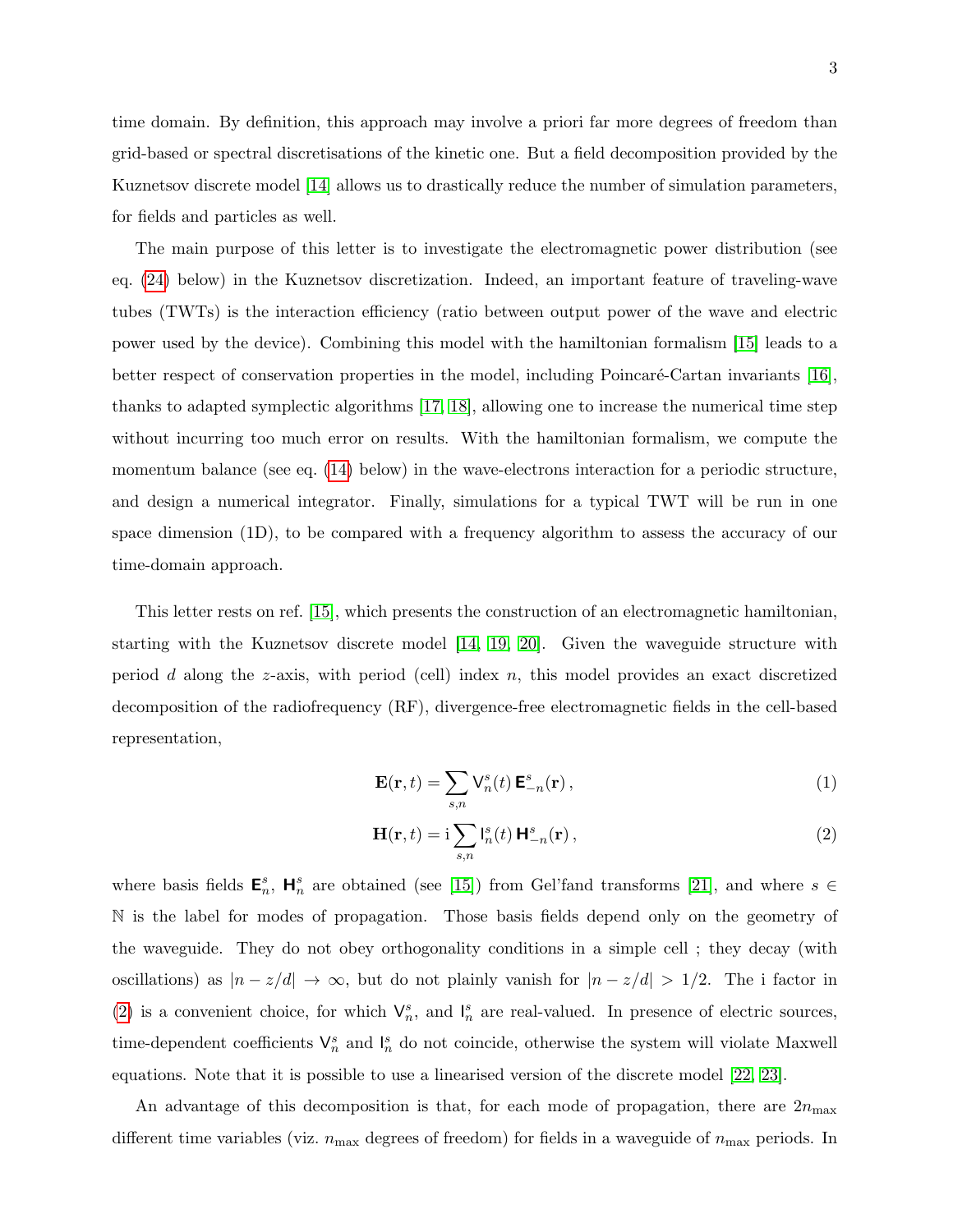comparison, finite difference techniques used in particle-in-cell codes necessitate millions of degrees of freedom to reach the same accuracy. Besides, this decomposition is exact regardless of the structure geometry provided it is periodic along the propagation direction.

Since terms  $\mathsf{V}_n^s$  and  $\mathsf{I}_n^s$  will be obtained from the hamitonian dynamics, we must express the electromagnetic power using the discrete model. This is done below.

In the Kuznetsov discrete model, the *n*-based representation derives from a  $\beta$ -based represen-tation<sup>[1](#page-3-0)</sup>

$$
\mathbf{E}(\mathbf{r},t) = (2\pi)^{-1} \sum_{s} \int_{-\pi}^{\pi} \mathsf{V}^{s}_{\beta}(t) \, \mathbf{E}^{s}_{\beta}(\mathbf{r}) \, \mathrm{d}(\beta d) \,, \tag{3}
$$

and similarly for the magnetic field with  $I_{\beta}^{s}(t)$  and  $iH_{\beta}^{s}(\mathbf{r})$ , where  $\mathsf{V}_{\beta}^{s}, \mathsf{I}_{\beta}^{s}$ ,  $\mathsf{E}_{\beta}^{s}$ ,  $\mathsf{H}_{\beta}^{s}$  are Fourier transforms of  $\mathsf{V}_n^s, \mathsf{I}_n^s$ ,  $\mathsf{E}_n^s$  and  $\mathsf{H}_n^s$ . These (propagating) modes are eigenvectors of the Helmholtz equation [\[14,](#page-11-9) [15,](#page-11-10) [19\]](#page-11-14), with eigenvalues  $\Omega_{\beta}^{s}$ ,

<span id="page-3-4"></span><span id="page-3-3"></span>
$$
\operatorname{rot} \mathbf{E}_{\beta}^{s}(\mathbf{r}) = -i\mu_0 \Omega_{\beta}^{s} \mathbf{H}_{\beta}^{s}(\mathbf{r}), \qquad (4)
$$

$$
\operatorname{rot} \mathbf{H}_{\beta}^{s}(\mathbf{r}) = \mathrm{i} \epsilon_0 \Omega_{\beta}^{s} \mathbf{E}_{\beta}^{s}(\mathbf{r}), \qquad (5)
$$

for solenoidal eigenfields meeting the boundary conditions on the waveguide wall and the Floquet condition  $\mathbf{E}(\mathbf{r} + nd\mathbf{e}_z) = e^{-in\beta d}\mathbf{E}(\mathbf{r})$ , so that the propagation constant  $\beta$  is the wavenumber associated with Bloch's theorem.

We normalize these eigenfields to

<span id="page-3-2"></span>
$$
N_{\beta}^{s} \delta_{s'}^{s} = \int_{\mathcal{V}_0} \epsilon_0 \mathbf{E}_{\beta}^{s} \cdot \mathbf{E}_{\beta}^{s'*} d^3 \mathbf{r} = \int_{\mathcal{V}_0} \mu_0 \mathbf{H}_{\beta}^{s} \cdot \mathbf{H}_{\beta}^{s'*} d^3 \mathbf{r}, \qquad (6)
$$

corresponding to the electric or magnetic energies stored in one period over the cell-volume  $\mathcal{V}_0$ . For later convenience, this normalisation is chosen<sup>[2](#page-3-1)</sup> equal to the eigenvalues  $\Omega_{\beta}^{s}$ . The Kronecker symbol  $\delta_{s'}^s$ , expressing orthogonality of modes  $s \neq s'$ , follows from the nondegeneracy of eigenvalues  $(\Omega_{\beta}^{s} \neq \Omega_{\beta}^{s'}$  $S'_{\beta}$ ), which furthermore forces the integral  $\int_{V_0} (\mathbf{E}_{\beta}^s \wedge \mathbf{H}_{\beta}^{s'*}) \cdot \mathbf{e}_z d^3 \mathbf{r}$  to vanish, where  $\mathbf{e}_z$  is the z-axis unit vector.

Derivating [\(6\)](#page-3-2) with respect to  $\beta$ , and using derivatives of Helmholtz eqs [\(4\)](#page-3-3) and [\(5\)](#page-3-4) and the derivative of the Floquet condition, yield the group velocity  $v_{g\beta}^s = \partial_\beta \Omega_\beta^s$  of the electromagnetic wave along the *z*-axis,

<span id="page-3-5"></span>
$$
v_{g\,\beta}^s = \frac{d}{\Omega_\beta^s} \int_{\mathcal{S}} \Re\left(\mathbf{E}_\beta^s \wedge \mathbf{H}_\beta^{s*}\right) \cdot \mathbf{e}_z \, d^2 \mathbf{r},\tag{7}
$$

<span id="page-3-0"></span><sup>1</sup> In contrast with refs [\[15,](#page-11-10) [19\]](#page-11-14), we let the phase per pitch,  $\beta d$ , range over  $[-\pi, \pi]$  instead of  $[0, 2\pi]$ , to enhance symmetry in calculations.

<span id="page-3-1"></span><sup>&</sup>lt;sup>2</sup> As in [\[15\]](#page-11-10), we choose  $N^s_{\beta} = \Omega^s_{\beta}$  which has the dimension of a pulsation, and then  $V^s_n, I^s_n$  are homogenous to the square root of an action. In [\[19\]](#page-11-14), the normalisation has the dimension of an energy and  $\mathsf{V}_n^s$  and  $\mathsf{I}_n^s$  become dimensionless.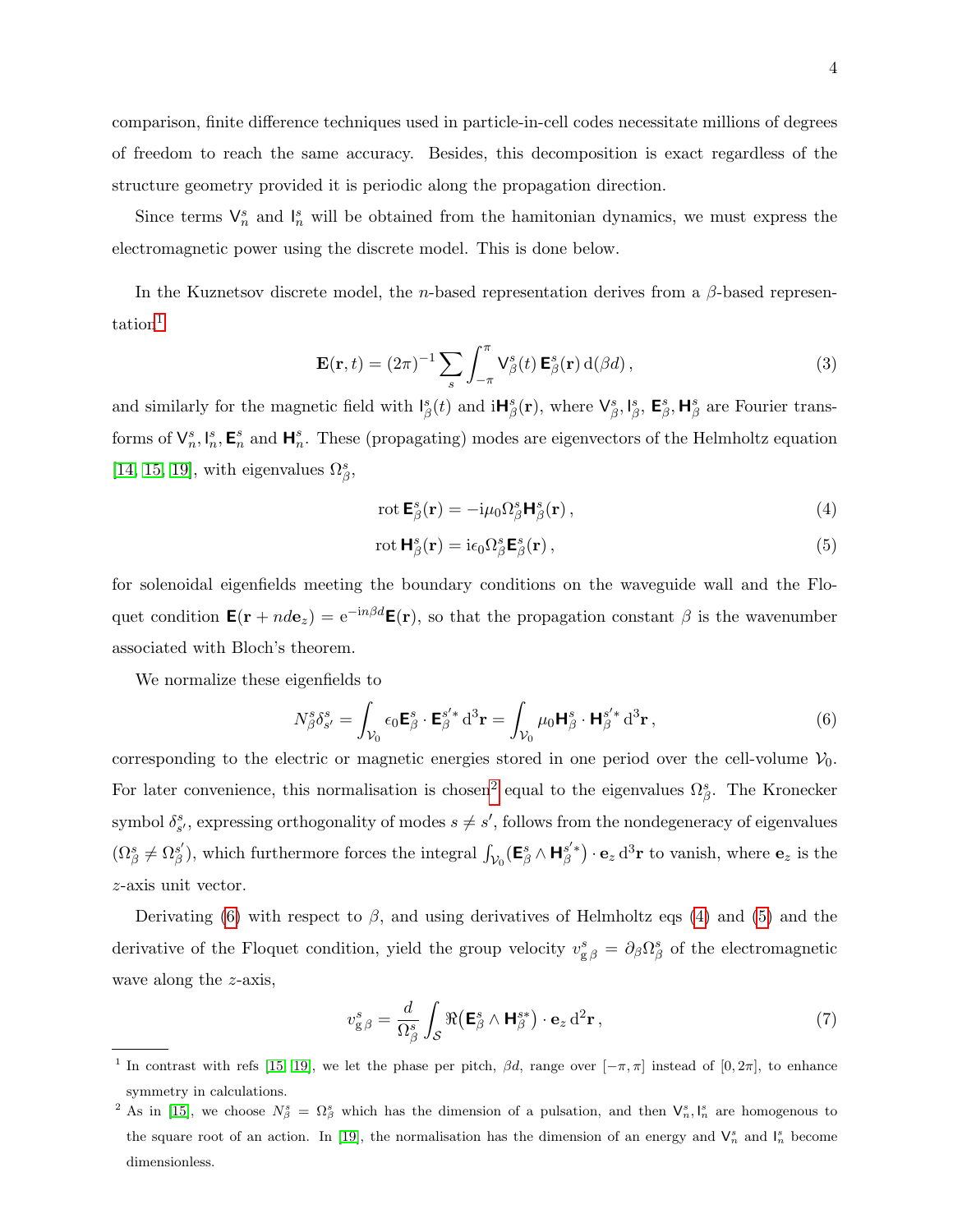where  $\mathcal S$  is the transverse section of the waveguide.

Now, we recall the hamiltonian approach [\[15\]](#page-11-10). The Poynting energy  $H_{\text{em}} = \frac{1}{2}$  $\frac{1}{2} \int_{\mathcal{V}_{\mathbb{Z}}} ( \epsilon_0 | {\bf E} |^2 \; +$  $\mu_0|\mathbf{H}|^2$  d<sup>3</sup>r over the system volume  $\mathcal{V}_\mathbb{Z}$ , with normalisation [\(6\)](#page-3-2) and the Parseval relation, yields the hamiltonian for radiative fields

<span id="page-4-1"></span>
$$
H_{\rm em} = \frac{1}{2} \sum_{s} \sum_{n_1, n_2} \left( V_{n_1}^s \Omega_{n_1 - n_2}^s V_{n_2}^s + I_{n_1}^s \Omega_{n_1 - n_2}^s I_{n_2}^s \right).
$$
 (8)

The normalisation [\(6\)](#page-3-2) ensures that  $\mathsf{V}_n^s$  and  $\mathsf{I}_n^s$  are canonical variables<sup>[3](#page-4-0)</sup>, satisfying the Poisson brackets  $\{V_{n_1}^s, V_{n_2}^{s'}\} = \{I_{n_1}^s, I_{n_2}^{s'}\} = 0$  and  $\{V_{n_1}^s, I_{n_2}^{s'}\} = \delta_{n_2}^{n_1} \delta_{s'}^s$ , with generalized coordinates  $I_n^s$  and conjugate momenta  $V_n^s$ .

The Fourier transform of  $\Omega_{\beta}^s$ , denoted  $\Omega_{n_1-n_2}^s$ , appears in [\(8\)](#page-4-1) as the coupling coefficient between "RF oscillators" (or coupled cavities) at cells  $n_1$  and  $n_2$ . For coupled-cavity traveling-wave tubes, the actual dispersion relation is well described as a nearest-neighbour oscillator coupling, viz. with  $\Omega_n = 0$  for  $|n| \geq 2$  [\[19\]](#page-11-14), whereas for helix traveling-wave tubes the coupling is longer-ranged (typically,  $\Omega_n > 0$  for  $|n| \leq 7$ ) [\[13,](#page-11-8) [24\]](#page-11-19). This difference in the coupling coefficients reflects the properties of the underlying basis fields, which in turn reflect the actual geometry of the slow wave structure.

The coupling with particles involves the longitudinal N-body dynamics [\[3,](#page-10-1) [15\]](#page-11-10). We consider a beam of N electrons with mass m and charge  $-|e|$ , labelled k, with positions  $z_k$  and canonical momenta  $p_k$ . The magnetic potential of the wave is rewritten with the cell-based representation [\(2\)](#page-2-0) as  $\mathbf{A}(\mathbf{r},t) = i\sum$ sn  $\mathbf{I}_n^s(t)\mathbf{A}_{-n}^s(\mathbf{r})$  (with Coulomb gauge div  $\mathbf{A}=0$ ), where the basis magnetic potential  $\mathsf{A}_n^s$  is imaginary-valued<sup>[4](#page-4-2)</sup> like  $\mathsf{H}_n^s$ . The electrons ballistic motion and their coupling with fields is given in one dimension by the relativistic hamiltonian<sup>[5](#page-4-3)</sup>

<span id="page-4-4"></span>
$$
H_{\rm el} = \sum_{k=1}^{N} mc^2 \left( \left[ 1 - \frac{\dot{z}_k^2}{c^2} \right]^{-1/2} - 1 \right) = \sum_{k=1}^{N} mc^2 (\gamma_k - 1), \qquad (11)
$$

with the Lorentz factor

$$
\gamma_k = \left[1 + \left(p_k + |e| \sum_{s,n} \mathbf{i} \mathbf{l}_n^s \mathbf{A}_{-n}^s(z_k)\right)^2 / (mc)^2\right]^{1/2}.
$$
 (12)

<span id="page-4-0"></span><sup>3</sup> Instead of these "cartesian" variables for oscillators, one can use the angle-action approach by considering  $\sqrt{2}C_n^s(t) = V_n^s(t) + iI_n^s(t) \in \mathbb{C}$ , where canonical actions are  $C_n^sC_n^{s*}$ , with conjugate angles  $\theta_n^s = \text{Arg } C_n^s$ . Then the electromagnetic hamiltonian [\(8\)](#page-4-1) becomes

$$
H_{\rm em} = \sum_{s} \sum_{n_1, n_2} \mathsf{C}_{n_1}^s \mathsf{C}_{n_2}^{s*} \Omega_{n_1 - n_2}^s.
$$
 (9)

<span id="page-4-2"></span><sup>4</sup> In ref. [\[15\]](#page-11-10), we write  $\mathbf{F}_n^s = -i\mathbf{A}_n^s$ . Note typos in ref. [15]: its eq. (15) misses a minus sign in  $e^{-in\beta d}$ , and a  $c^2$  factor is missing in the second member of the second equation of its eq. (26).

<span id="page-4-3"></span> $5$  The non-relativistic version of  $(11)$  is

$$
H_{\rm el} = \sum_{k=1}^{N} \frac{m \dot{z}_k^2}{2} + |e| \sum_{s,n} \sum_{k=1}^{N} \dot{z}_k I_n^s(t) iA_{-n}^s(z_k).
$$
 (10)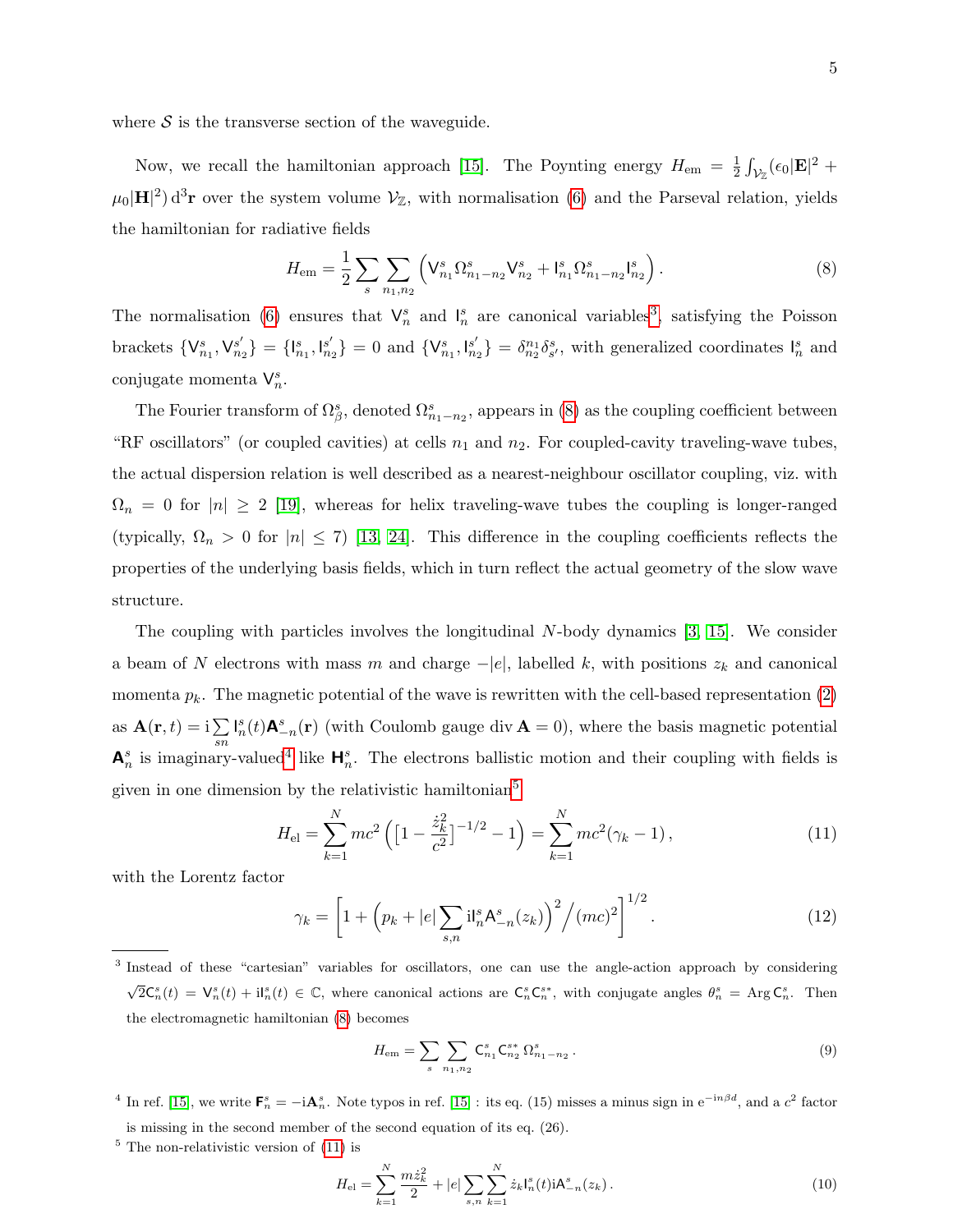The Coulomb interaction in the beam (possibly taking into account the waveguide wall boundary conditions) is incorporated through a scalar potential  $\phi$ . Then the Poynting energy splits into an RF contribution [\(8\)](#page-4-1), and a space charge energy

<span id="page-5-1"></span>
$$
H_{\rm sc} = -\frac{1}{2} \sum_{k=1}^{N} \sum_{k' \neq k} |e| \phi(z_k - z_{k'}), \qquad (13)
$$

with the coulombian field  $E_{sc,z} = -\partial_z \phi$  involving all charged particles of the system to interact with each other. The sum of [\(8\)](#page-4-1), [\(11\)](#page-4-4) and [\(13\)](#page-5-1) is the total self-consistent hamiltonian for wave-particle dynamics along the z-axis.

In this formulation, the system total momentum is the sum of electron (mechanical) and field (Poynting, a.k.a. Abraham) momenta

<span id="page-5-0"></span>
$$
P_{\rm wp,z} = \sum_{k=1}^{N} \gamma_k m \dot{z}_k + \sum_{s} \sum_{n_1, n_2} V_{n_1}^s \mathbf{I}_{n_2}^s \mathbf{K}_{n_1 - n_2}^s,
$$
\n(14)

where the geometric kernel  $\mathsf{K}_n^s$  is constructed from

<span id="page-5-2"></span>
$$
\mathsf{K}^s_{\beta} = c^{-2} v^s_{\mathsf{g}\,\beta} \,\Omega^s_{\beta} \,,\tag{15}
$$

and the group velocity  $v_{g\beta}^s = i\sum_n nd \Omega_n^s e^{in\beta d}$ . We introduce the modified (by the i factor) inverse Fourier transform of [\(15\)](#page-5-2)

$$
\mathsf{K}_{n}^{s} = (2\pi)^{-1} \Re \Big[ \int_{-\pi}^{\pi} \mathrm{i} \, \mathsf{K}_{\beta}^{s} \, \mathrm{e}^{-\mathrm{i} n \beta d} \, \mathrm{d}(\beta d) \Big] \tag{16}
$$

$$
= c^{-2}d\sum_{n_2} (n_2 - n)\,\Omega_{n-n_2}^s\,\Omega_{n_2}^s\,,\tag{17}
$$

where  $\mathsf{K}_n^s = -\mathsf{K}_{-n}^s$ .

The Legendre transform of the total hamiltonian is the lagrangian, for which Noether's theorem shows [\(14\)](#page-5-0) to be conserved during the wave-electron momentum exchange. However, applying Noether's theorem is not trivial, as the waveguide geometry is not invariant under infinitesimal translations, but the lagrangian is invariant under  $z_k \mapsto z_k + \varepsilon, \mathsf{I}_\beta \mapsto e^{-i\beta \varepsilon} \mathsf{I}_\beta$ . Of course, the hamiltonian, being time-independent, is also the conserved total energy, though the energy does not split into a mere sum of individual, single-particle and single-mode contributions. Note that the wave-particle interaction is based on momentum exchange [\[3,](#page-10-1) [6\]](#page-11-2), as implied by [\(14\)](#page-5-0). The conservation of this momentum is essential to ensure that simulations are consistent.

The power of the RF electromagnetic wave is a key feature of vacuum electron devices. The fields representation [\(1\)](#page-2-1)-[\(2\)](#page-2-0) provides an expression for the power, obtained from the flux of the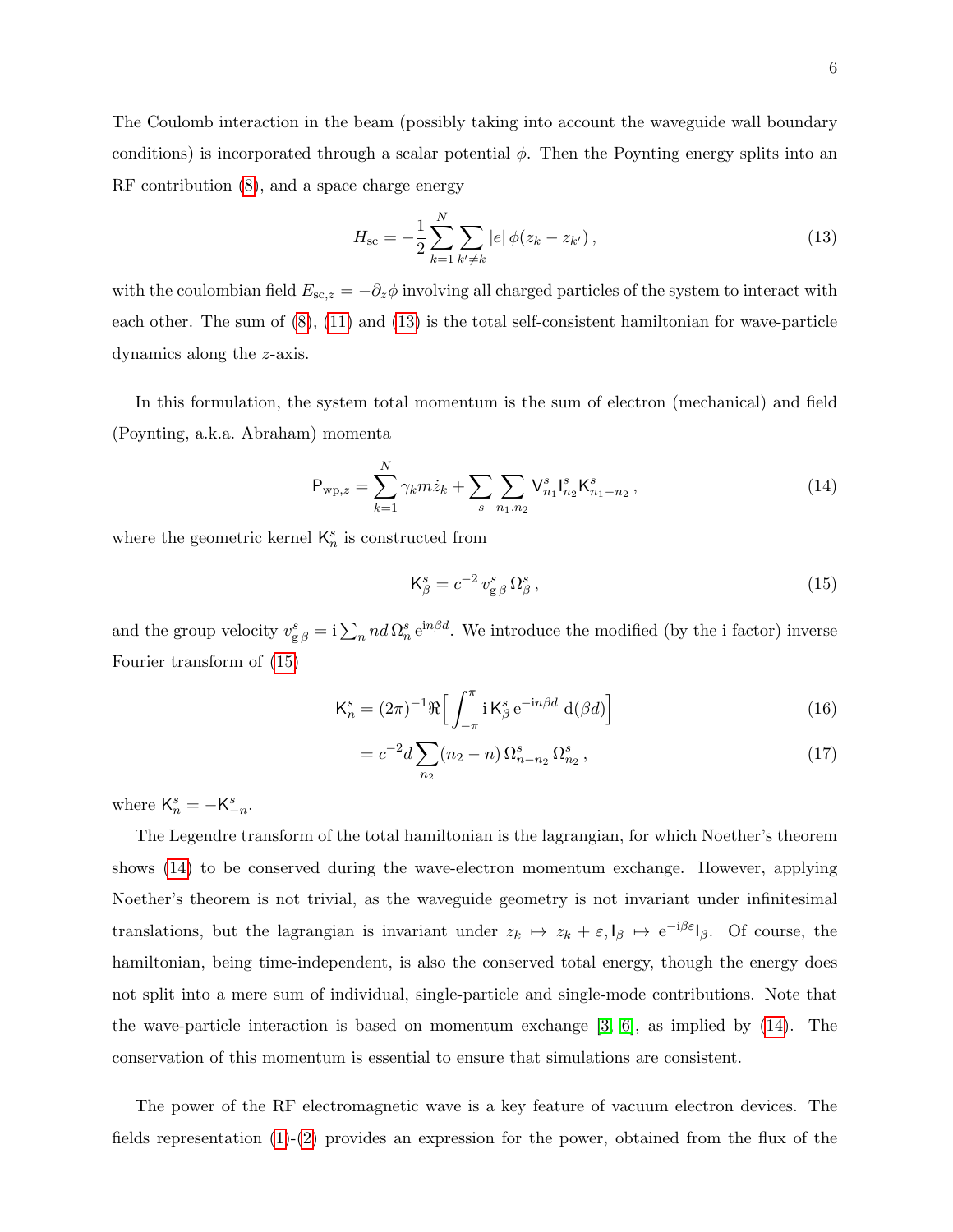Poynting vector,  $\mathfrak{P}_z(z,t) = \int_{\mathcal{S}} (\mathbf{E} \wedge \mathbf{H}) \cdot \mathbf{e}_z d\mathcal{S}$ ,

<span id="page-6-0"></span>
$$
\mathfrak{P}_z(z,t) = \sum_{s,s'} \sum_{n_1,n_2} \mathsf{V}_{n_1}^s(t) \mathsf{I}_{n_2}^{s'}(t) \mathfrak{K}_{n_1,n_2}^{s,s'}(z) ,\tag{18}
$$

with

<span id="page-6-3"></span>
$$
\mathfrak{K}_{n_1,n_2}^{s,s'}(z) = \int_{\mathcal{S}} \left( \mathbf{E}_{-n_1}^s(\mathbf{r}) \wedge \mathrm{i} \mathbf{H}_{-n_2}^{s'}(\mathbf{r}) \right) \cdot \mathbf{e}_z \, \mathrm{d} \mathcal{S} \,. \tag{19}
$$

With this representation, the longitudinal total electromagnetic power  $P_{\text{tot},z}(t) = \int_{-\infty}^{\infty} \mathfrak{P}_z(z,t) dz$ reads

$$
P_{\text{tot},z}(t) = (2\pi)^{-1} \sum_{s} \int_{-\pi}^{\pi} \mathsf{V}^{s}_{\beta}(t) \, \mathrm{il}^{s}_{\beta}(t) \, \mathsf{K}^{s}_{\beta} \, c^{2} \, \mathrm{d}(\beta d) \,, \tag{20}
$$

This yields the cell-based representation of the total electromagnetic power

<span id="page-6-2"></span>
$$
P_{\text{tot},z}(t) = c^2 \sum_{s} \sum_{n_1,n_2} \mathsf{V}_{n_1}^s(t) \, \mathsf{I}_{n_2}^s(t) \, \mathsf{K}_{n_1-n_2}^s \,, \tag{21}
$$

which depends only on time.

The contribution of cell  $n$  to the electromagnetic field power [\(18\)](#page-6-0) is

<span id="page-6-1"></span>
$$
P_{z,n}(t) = \sum_{s,s'} \sum_{n_1,n_2} \mathsf{V}_{n_1}^s \mathsf{I}_{n_2}^{s'} \int_{(n-\frac{1}{2})d}^{(n+\frac{1}{2})d} \mathfrak{K}_{n_1,n_2}^{s,s'}(z) \,\mathrm{d}z \,. \tag{22}
$$

These time-domain expressions are suited for observing, for example, wave oscillations and transient reflections on the power, which is impossible from frequency models. To obtain the contribution of each cell, we expand [\(22\)](#page-6-1) by considering the z-dependence in  $\mathfrak{K}_{n_1,n_2}^{s,s'}$ . First, we note that, in β-representation, [\(22\)](#page-6-1) involves two wave numbers  $β_1$  and  $β_2$  (from the Fourier transform on  $n_1$  and  $n_2$ ). In contrast with [\(21\)](#page-6-2), we cannot impose  $\beta_1 = \beta_2$  by invoking destructive interference between different wavenumbers, because we consider only a finite cell  $(n - 1/2)d < z < (n + 1/2)d$ , not the full line  $-\infty < z < \infty$ .

To compute  $\mathfrak{K}_{n_1,n_2}^{s,s'}$ , we need the z-dependence of the basis fields  $\mathbf{E}_{n_1}^s$ ,  $\mathbf{H}_{n_2}^{s'}$  $s'_{n_2}$ , or equivalently of eigenfields  $\mathsf{E}^s_{\beta_1}, \mathsf{H}^{s'}_{\beta_2}$  $\beta_2^s$ . The main difficulty in [\(22\)](#page-6-1) lies in the eigenmode cross-term [\(19\)](#page-6-3). For  $\beta_1 = \beta_2$ , it relates directly with the group velocity [\(7\)](#page-3-5). As a rule of thumb, because  $(\beta_1 - \beta_2)d$  is not very large (in the so-called continuous waveform (CW) regime of prime interest to applications), the simple approximation

<span id="page-6-4"></span>
$$
\int_{(n-\frac{1}{2})d}^{(n+\frac{1}{2})d} \mathfrak{K}_{n_1,n_2}^{s,s'}(z) dz \approx c^2 \mathsf{K}_{n_1-n_2}^s \frac{1}{2} \left( \delta_{n_1}^n + \delta_{n_2}^n \right) \delta_s^{s'} \tag{23}
$$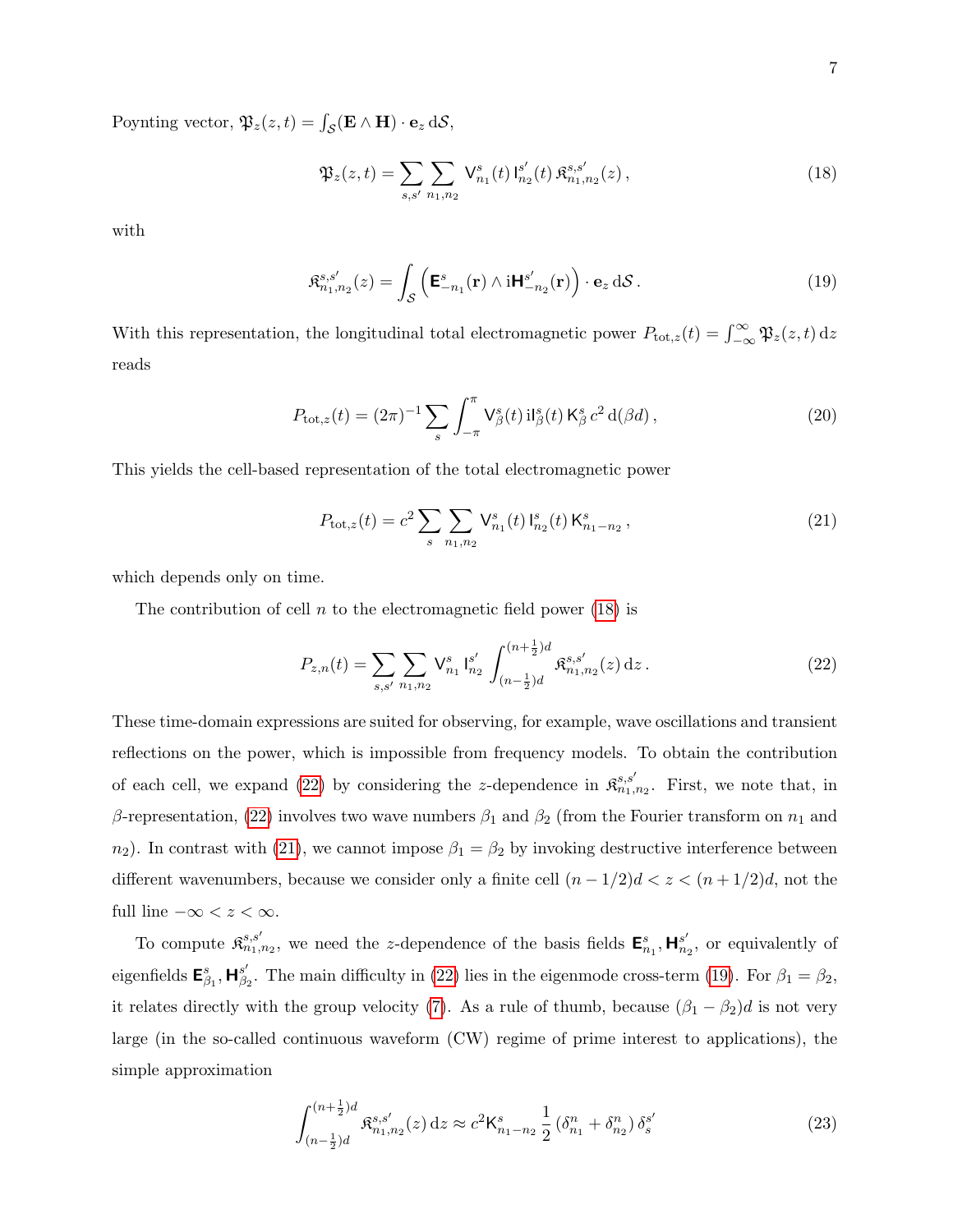

<span id="page-7-1"></span>Figure 1. Spatial amplification of the electromagnetic power inside a model traveling-wave tube (no taper or attenuations) for the fundamental mode  $(F = 12 \text{ GHz})$  and its second harmonic from 1D time-domain simulation DIMOHA and frequency-domain algorithm MVTRAD. Continuous blue (resp. cyan) curve : instan-taneous power [\(24\)](#page-7-0) at  $t_{\text{final}} = 6$  ns (resp. at  $t_{\text{final}} + 1/(3F)$ ). Thick red curve : power from [\(25\)](#page-8-0), using for  $\tilde{E}_z$  the time Fourier transform of the electric field [\(1\)](#page-2-1) (i.e. field envelope). Black dashed curve : its second harmonic. Black (resp. green) dots : fundamental (resp. second harmonic) power from MVTRAD.

yields the estimated power in cell  $n$ 

<span id="page-7-0"></span>
$$
P_{z,n}(t) \approx c^2 \sum_{s} \sum_{n_2} \frac{1}{2} \left( V_n^s \, \mathbf{I}_{n_2}^s - V_{n_2}^s \, \mathbf{I}_n^s \right) \mathbf{K}_{n-n_2}^s \,, \tag{24}
$$

which is time dependent, and where the geometric kernel  $\mathsf{K}_n^s$  depends on the dispersion relation  $\Omega_\beta^s$ and not on transverse components of the field  $(19)$ . Of course, the sum over n of all  $(24)$  reduces to the total electromagnetic power [\(21\)](#page-6-2).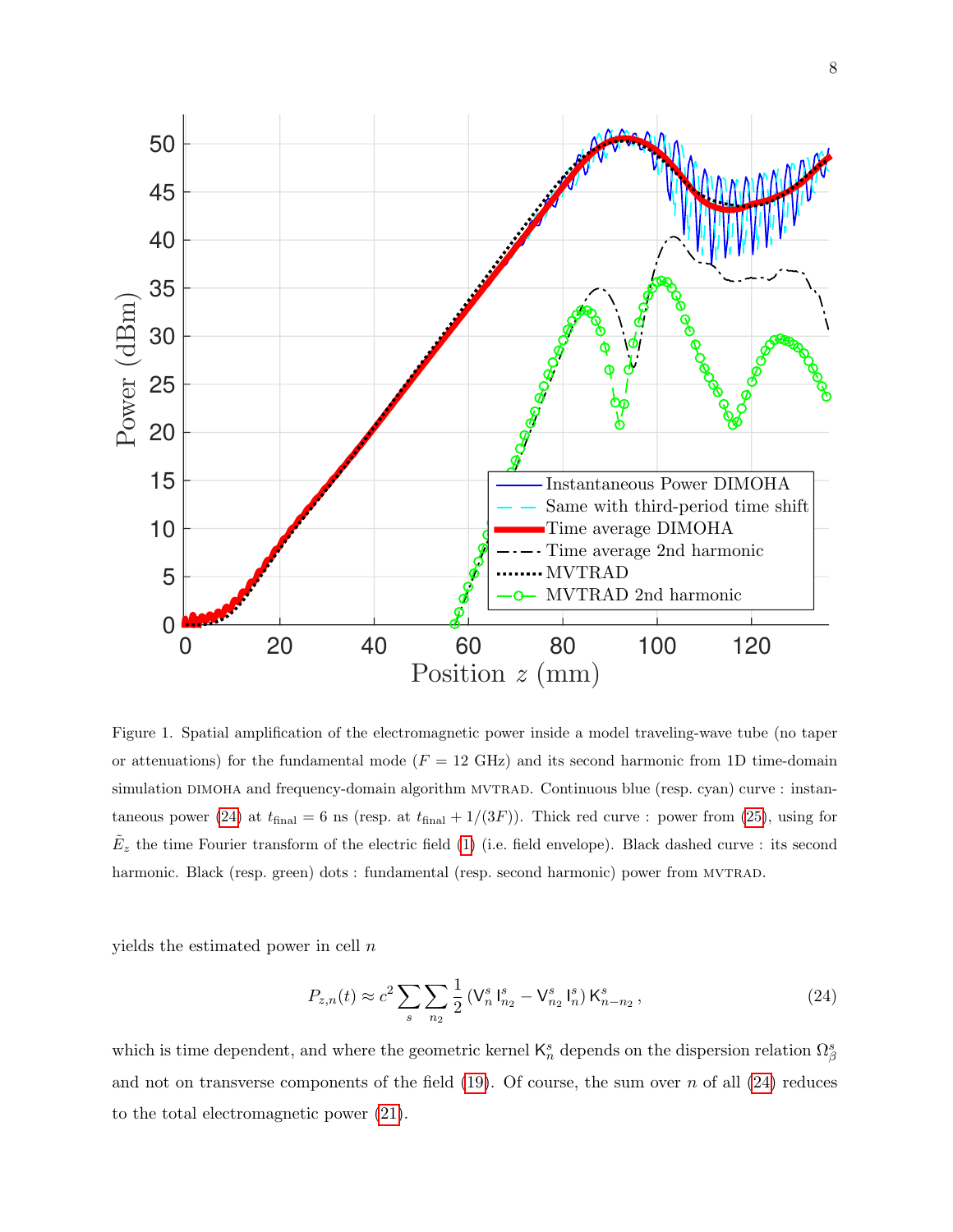To build an evolution algorithm from this formulation, we need the basis fields  $\mathbf{E}_n^s$  for [\(1\)](#page-2-1). In this letter, we consider only one mode of propagation (we omit superscript  $s = 0$ ) and the thin beam approximation (axial 1D beam). This system is classically described by means of an equivalent circuit model [\[23,](#page-11-18) [25,](#page-11-20) [26\]](#page-11-21) with a telegraph equation for the RF field, coupled with the beam. In the harmonic regime, the RF field evolves as  $E_z(\mathbf{r}, t) = \tilde{E}_z(\mathbf{r})e^{i\omega t}$  and generates locally the (time-averaged) power crossing section  $S$  at abscissa z,

<span id="page-8-0"></span>
$$
\langle \mathfrak{P}_z \rangle = \frac{|\tilde{E}_z(r=0)|^2}{2\beta^2 Z_{\rm c\,\beta}},\tag{25}
$$

with the wave impedance (a.k.a. circuit impedance)  $Z_{c,\beta}$ . As the angular frequency  $\omega$  selects a single wavenumber  $\beta$ , the electric field on axis must also read  $\mathsf{V}_{\beta}(t)\mathsf{E}_{\beta,z}(z)$ , with eigenfield component  $\mathsf{E}_{\beta,z}(z)$  and amplitude  $\mathsf{V}_{\beta}(t) = \tilde{\mathsf{V}}_{\beta}e^{\mathrm{i}\omega t}$ . And since the impedance  $Z_{\alpha\beta}$  is defined independently of any beam, [\(25\)](#page-8-0) holds also without beam ("cold" regime of the device), with evolution equations reducing to  $\tilde{V}_{\beta} = i\tilde{l}_{\beta}$ . Then the time-averaged flux of the Poynting vector [\(18\)](#page-6-0) reduces to

<span id="page-8-3"></span>
$$
\langle \mathfrak{P}_z \rangle = \frac{1}{2} \tilde{\mathsf{V}}^*_{\beta} \, \mathbf{i} \tilde{\mathsf{I}}_{\beta} \frac{v_{\mathsf{g}} \, \beta \, \Omega_{\beta}}{d} \,. \tag{26}
$$

Finally, the longitudinal component of the electric field on axis is proportional to  $e^{-i\beta z}$ . So the electric eigenfield shape function is  $6$ 

<span id="page-8-2"></span>
$$
\tilde{\mathsf{E}}_{z,\beta}(z) = \mathrm{e}^{-\mathrm{i}\beta z} \sqrt{\frac{v_{\mathrm{g}\beta}\,\Omega_{\beta}}{d}\,\beta^2\,Z_{\mathrm{c}\,\beta}}\,. \tag{27}
$$

The basis fields  $\mathbf{E}_n^s$  in 1D are given by the Fourier transform of [\(27\)](#page-8-2), and are similar to cardinal sine functions. In [\[15\]](#page-11-10), we also have  $i{\bf A}_{\beta}^s = {\bf E}_{\beta}^s/\Omega_{\beta}^s$ , providing the magnetic potential eigenfield  ${\bf A}_{n}^s$ . Note that [\(27\)](#page-8-2) involves only experimentally known values. The Fourier transform of [\(27\)](#page-8-2) gives the z-projected  $E_n$  to be used in [\(1\)](#page-2-1). To obtain the actual electric field in our time-domain modeling, for arbitrary waves and in presence of a beam, we only need to find coefficients  $V_n(t)$ .

To benchmark our model, we run a one-dimensional numerical simulation with only the principal mode of propagation  $(s = 0)$ . The three hamiltonian terms  $(8)$ ,  $(11)$  and  $(13)$  generate simple evolution equations amenable to explicit discrete-time symplectic maps [\[16–](#page-11-11)[18\]](#page-11-13) for  $I_n$ ,  $V_n$ ,  $z_k$  and  $p_k$ , providing an order 2 symmetric symplectic integrator. Physical model inputs are the dispersion relation  $\Omega_{\beta}$  and impedance  $Z_{\alpha\beta}$ , which can be obtained experimentally, or from a Helmholtz solver (given the structure geometry). For later comparisons, we take the dispersion relation used in [\[23\]](#page-11-18)

<span id="page-8-1"></span> $\overline{\text{6}^6}$  Note a difference by a  $\sqrt{2}$  factor in [\[20\]](#page-11-15) due to missing the 1/2 prefactor in the harmonic regime (the usual factor for average power using peak amplitudes) in front of [\(26\)](#page-8-3). Numerical comparisons with experimental data validate our relation without the  $\sqrt{2}$  factor.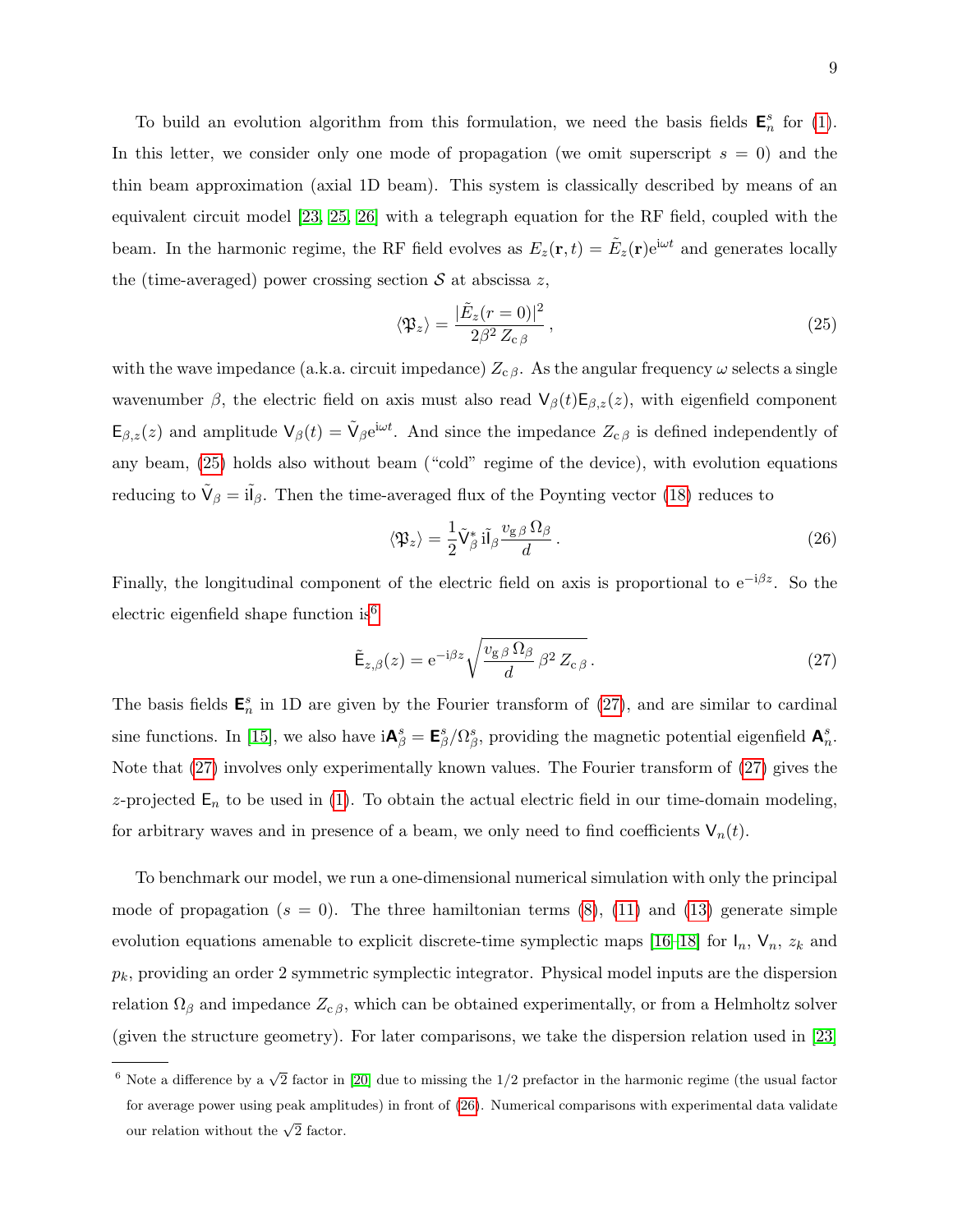for a generic traveling-wave tube. These data yield the cell-based representation coefficients  $\Omega_n$ and  $\mathsf{K}_n$ , and field shape function  $\mathsf{E}_n(z)$ .

We simulate the beam as a line of N macro-electrons spaced from each other by  $\delta z_{\text{par}} =$  $1 \cdot 10^{-5}$  m, with identical initial speed  $\dot{z}_{k,\text{ini}} = 4.56 \cdot 10^7$  m/s and charge  $Q = 103$  270 |e| fixed by cathode potential and current values. The on-axis space-charge field in one dimension is found using Rowe's approximation [\[20\]](#page-11-15). Fields are discretized on a grid with mesh  $\delta z_{\text{field}}$ . Time-sinusoidal waves are excited at the first cell by adding a forcing term  $2\pi FU \sin(2\pi F t)$  to  $\dot{V}_1$  in the integrator, with frequency  $F = 12$  GHz, and appropriate amplitude U to ensure<sup>[7](#page-9-0)</sup>  $\mathfrak{P}_z(z = 0) = 1$  mW. Note that generation of second harmonic occurs in TWTs. To represent the waveguide beginning and end on the z-axis, we broke conservation properties by appending long attenuators on either side to damp  $V_{n'}(n' < 0$  or  $n' > n_{end}$ ) at a small rate in space.

The comparison is performed versus algorithm MVTRAD [\[10\]](#page-11-6) (property of Thales Electron Devices), an industrial code in frequency domain (or so-called envelope model), well-used and robust to simulate industrial traveling-wave tubes (TWTs) in the GHz regime but known to have some difficulty at estimating accurately effects in nonlinear regimes and at predicting oscillation phenomena. One reason for these discrepancies may be that frequency models are not fully consistent with Maxwell equations [\[13\]](#page-11-8).

Since the aim of this paper is mostly to present theoretical tools for wave-particle simulations rather than to design a complete algorithm for scientific and industrial purposes, we focus on a single numerical comparison. Benchmarking with simulations and experimental data over wide ranges will be done in a separate work, with our algorithm modified to account for current TWT defects (like losses and attenuations or tapering) : in the present letter, we focus on the fundamental physical issue of momentum exchange.

Fig. [1](#page-7-1) presents a comparison between the electromagnetic power computed with our approach (DIMOHA for HAmiltonian DIscrete MOdel) and MVTRAD. Initial parameters (like cathode current and potential, coupling impedances, phase velocity, and tube length) are set to ensure that the amplification leads the power to saturation before the end of the tube, and space charge effects are taken into account. Our instantaneous power [\(24\)](#page-7-0) at a time  $t_{\text{final}} = 6$  ns, is plotted (continuous thin blue curve). The cyan curve is also the instantaneous power [\(24\)](#page-7-0), but at the time  $t_{\text{final}} + 1/(3F)$ , and demonstrates that [\(24\)](#page-7-0) follows the wave propagation with time. The thick red curve is the power from [\(25\)](#page-8-0), where we take the time Fourier transform over one time-period of the electric

<span id="page-9-0"></span><sup>&</sup>lt;sup>7</sup> To characterize the gain, in Fig. [1](#page-7-1) we plot the power logarithmic ratio  $10 \log_{10}(\mathfrak{P}_z(z)/\mathfrak{P}_z(0))$ , which defines the dBm scale in electronics.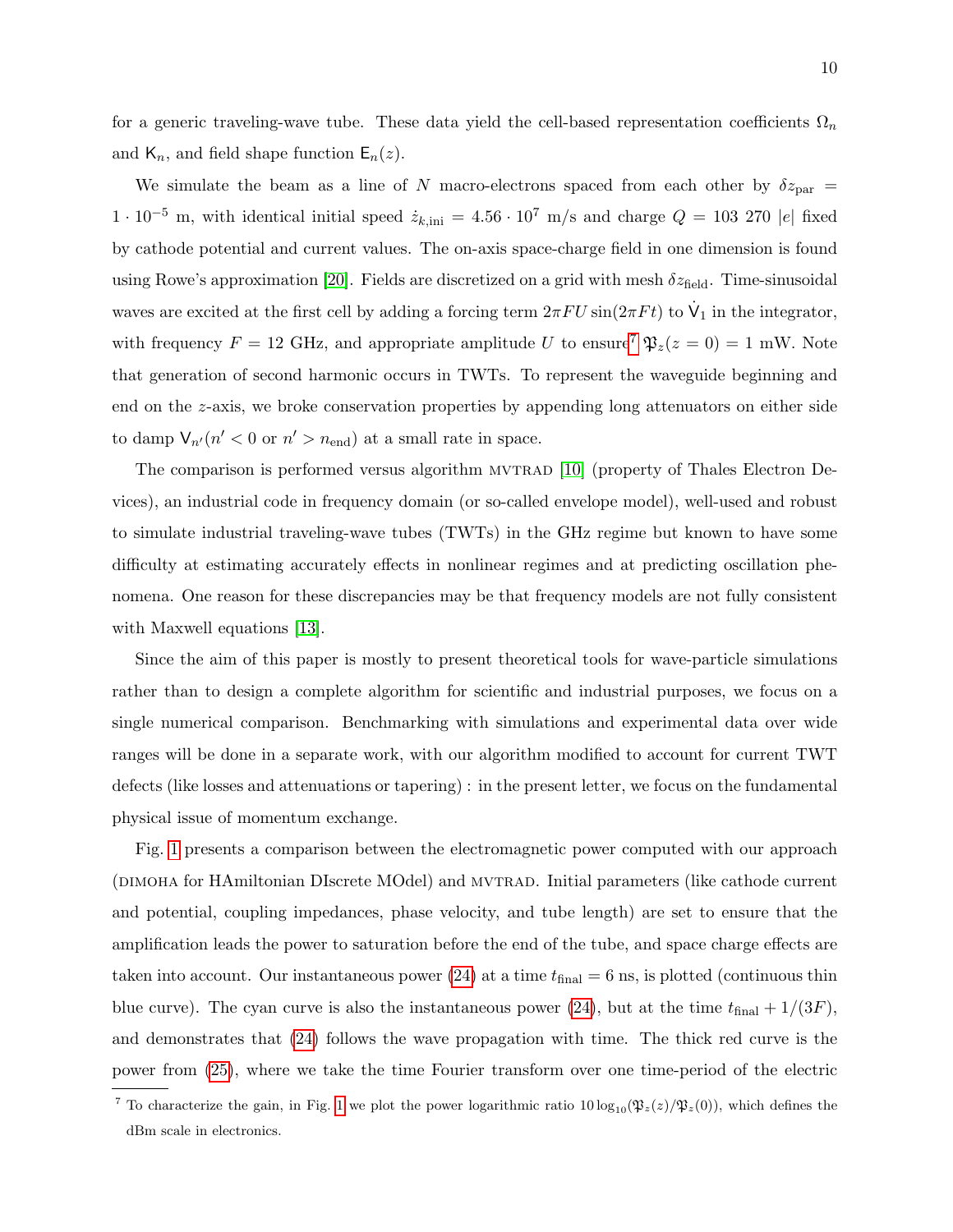field [\(1\)](#page-2-1), and the black dashed curve is its second harmonic.

Nonlinear effects (trapping) start to occur approximately after  $z = 60$  mm when observing the electron dynamics (not shown in this letter, but presented in [\[24\]](#page-11-19)). The power saturation occurs at  $z = 90$  mm, when trapped particles start to regain momentum. Agreement between the frequency aspect of the discrete model, viz. time-averaged power [\(25\)](#page-8-0), and MVTRAD (black dots) is excellent for the fundamental mode (actually, the discrepancy hardly catches the eye). Oscillations for the instantaneous time power [\(24\)](#page-7-0) occur in nonlinear regime, probably caused by the approximation  $(23)$ . Small variations between our approach and MVTRAD (green circles), such as a bias in saturation power, appear for the power's second harmonic. But second harmonic experimental measurements are difficult to perform accurately. Both our model and MVTRAD remain inside experimental uncertainty.

In this work, starting from a total hamiltonian describing the coupling between an electron beam and the radiative fields propagating in a periodic waveguide, and using a field discretization, we constructed the conserved momentum of the system and instantaneous and time-averaged electromagnetic power. We built a time-domain algorithm which is much faster than industrial PIC codes (running in the scale of seconds) and as accurate as a frequency-domain algorithm in tested regimes. But this approach goes further than frequency models, as it enables to address situations in nonlinear regimes with trapped and chaotic particles interacting with fields, which is of interest to a broader community of physicists and engineers (like [\[27\]](#page-11-22)).

Oscillations, reflections and multitone operation are currently investigated. We are also working on two- and three-dimensional versions of the model to provide a complete electron velocity and position distribution. To validate our approach, comparison with experimental TWTs will be performed (see [\[24\]](#page-11-19) for preliminary results), after taking into account losses and tube defects.

## ACKNOWLEDGMENTS

The authors gratefully acknowledge fruitful comments from D. Escande.

<span id="page-10-0"></span><sup>[1]</sup> MYNICK H. E. KAUFMAN A. N., *Phys. Fl.*, **21** (1978) 653-663.

<span id="page-10-1"></span><sup>[2]</sup> Tennyson J. L., Meiss J. D. Morrison P. J., Physica D, 71 (1994) 1-17.

<sup>[3]</sup> Elskens Y. Escande D. F., Microscopic dynamics of plasmas and chaos (IoP publishing, Bristol) (2003).